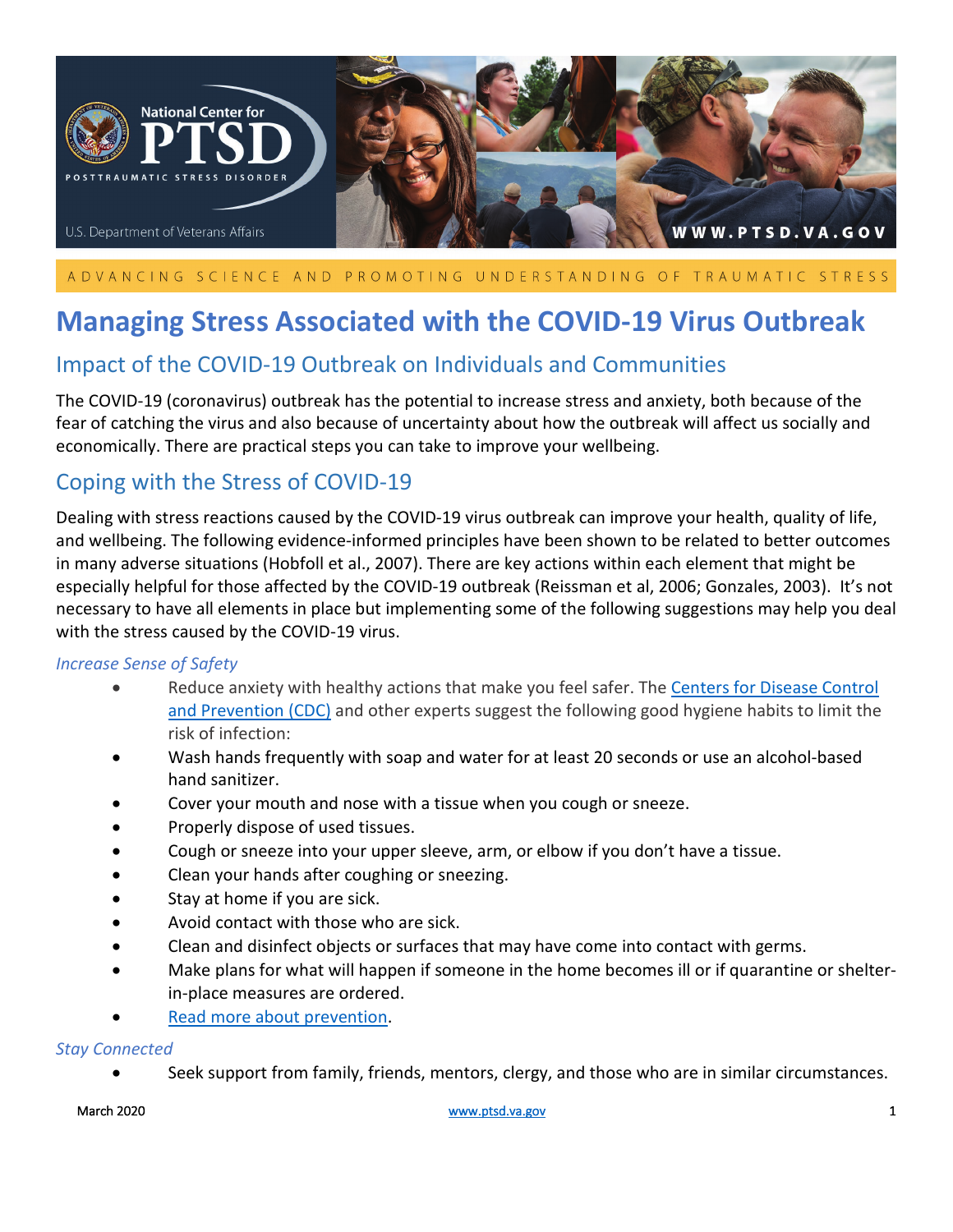- Be flexible and creative in accessing support via phone, email, text messaging, and video calls.
- Talk to your supervisor about the possibility of working from home temporarily.

## *Cultivate Ways to be More Calm*

- Realize that it is understandable to feel anxious and worried about what may happen, especially when many aspects of life are being affected.
- If you find that you are getting more stressed by watching the news, reduce your exposure, particularly prior to sleep.
- While circumstances may be stressful and beyond your control, you can try to offset them with positive calming activities. Practice slow, steady breathing and muscle relaxation, as well as any other actions that are calming for you (yoga, exercise, music, keeping the mind occupied).
- Preparing for a range of possible scenarios and having adequate supplies should sheltering at home be necessary can help you feel more calm. For instance, you can put together a kit with supplies to last you and your family  $3 - 5$  days. Include supplies such as:
	- Water and food, vitamins, fluids with electrolytes, and food preparation items such as a manual can opener.
	- Prescribed medical supplies or equipment, such as glucose or blood pressure monitoring equipment; thermometer; medicines for fever, such as acetaminophen or ibuprofen; anti-diarrheal medication.
	- Hygiene supplies such as soap and water, alcohol-based hand wash, soap, tissues, toilet paper, and disposable diapers if necessary.
	- General supplies such as a flashlight and batteries, portable radio, and garbage bags.
	- [Read more about pandemic preparedness.](https://www.cdc.gov/cpr/prepareyourhealth/index.html)

# *Improve Your Sense of Control and Ability to Endure*

- Accept circumstances that cannot be changed and focus on what you can alter.
- Modify your definition of a "good day" to meet the current reality of the situation.
- Problem-solve and set achievable goals within the new circumstances in your life.
- Evaluate the absolute risk of contracting the virus and recognize the benefits of accepting a certain level of risk in order to maintain as much of your normal routine as possible.
- Those who have been faced with life-threatening situations recommended the following strategies:
	- Quickly recognize, acknowledge, and accept the reality of the situation.
	- Make a plan for dealing with feelings of being overwhelmed or overly distressed. Preparation can make you feel more in control if these feelings arise and help you move through them quickly.
	- Combat unhelpful emotions by using distraction or staying busy---both mentally and physically.
	- Avoid impulsive behavior.
	- Get organized.
	- Increase positive coping behaviors that have worked in the past.
	- Shift negative self-statements to statements that allow you to function with less distress. Try changing "this is a terrible time" to "this is a terrible time, but I can get